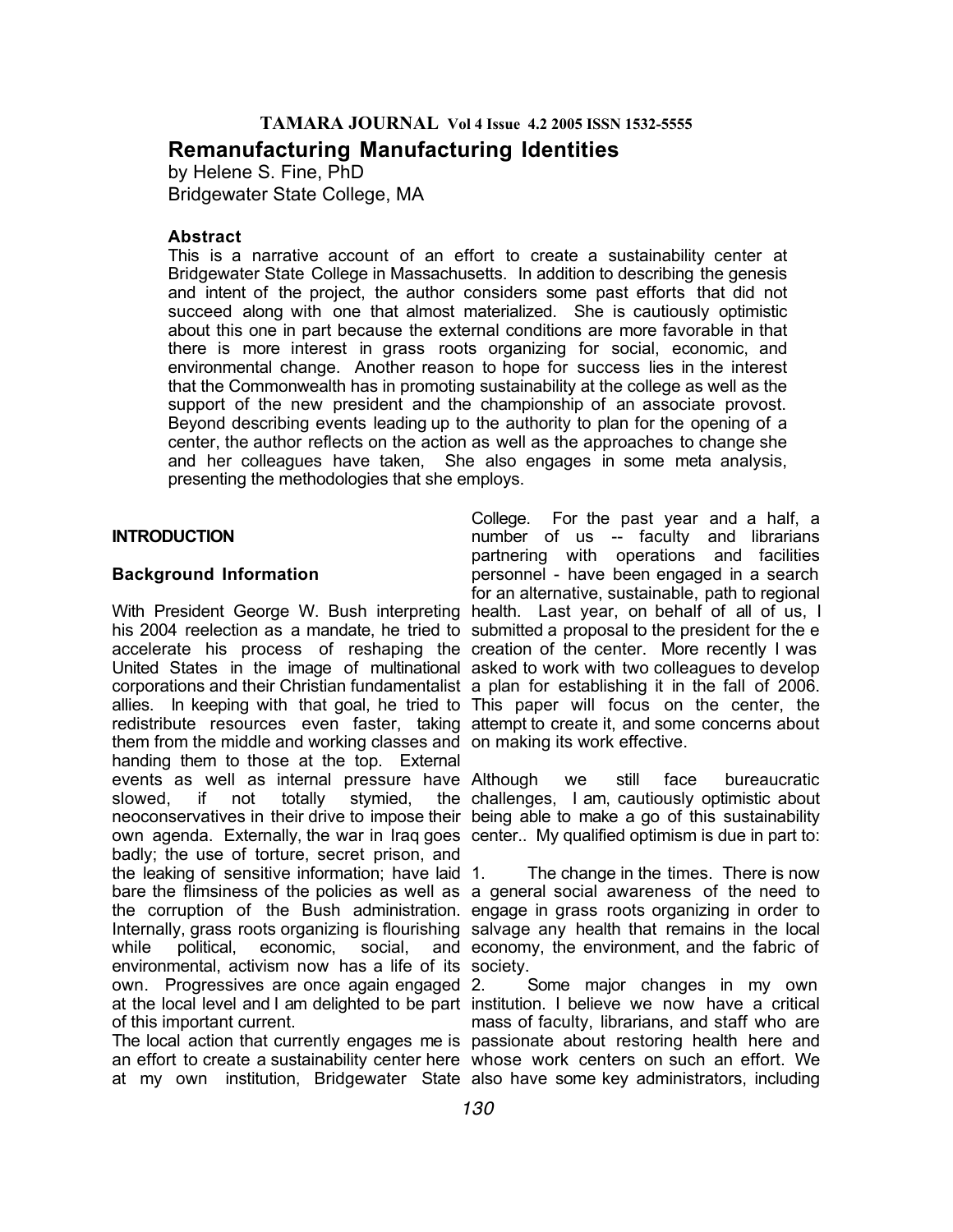the president, who are aware of other efforts in the direction of sustainability.

3. The mandate coming from Commonwealth of Massachusetts for its paper, I am attempting to articulate them so institutions to become sustainable. College is the only educational established to react to them. Some may not hold up to such be included in the three that the state singled examination. In the process of searching for out to receive the services of a consultant the generally accepted base, we may will who has helped develop a sustainability plan. have to define and redefine what we do until

4. The analysis of previous efforts in a we can agree upon a specific, shared search for the causes of the failures. agenda. Hopefully, knowing the pitfalls will help us avoid them this time around.

5. My own graduate students have creating a shared meaning for what we are begun to put programs in place that the center engaged in, this paper will afford an will be able to adopt as its own.

To achieve the goal of sustainability, the center, once established will work to spawn Most important of all, however, the paper will and nurture programs that will help make this present a narrative account of organizational region of southeastern Massachusetts more change as it unfolds. The organization, in this vibrant economically, more restorative environmentally, and more sensitive to the social needs of all its citizens. To ensure its walls. continuous movement in such a sustainable direction, we will place the locus of control in Before presenting the narrative that includes a the hands of those who live and work here in brief history of the work leading up to the a grass-roots effort to rebuild the region from current effort to plan for the opening of the the bottom up.

general vision of sustainability, however, underpin my own thinking about the project those of us working toward this proposed and the potential for change. These center come to this project with different assumptions exist on the three different levels ideas about the economy, the environment, of the: and the region as a whole. In addition, we hold a range of views on research 1. methodologies and methods, as well as different thoughts about appropriate tools and (the analytic level) approaches to use on the over-all problem of how best to stimulate organizational change. analytic level) Differences such as these will, I assume, become even more pronounced once we (I will use continue to use the colors I have move beyond our academic community into chosen here to signal the level I am on in the the world of business, government, and not-rest of the paper.) for profits. As we proceed we will need mechanisms for resolving differences or, at **OPERATING** least, for learning to work around them.

At the moment, those of us involved in the creation of the center seem to be operating on a base of shared values and beliefs. With this Our that everyone involved has an opportunity to

Besides providing a forum for articulating and opportunity to examine a range of alternative models for regional health.

is the region of southeastern an organization without

Despite an over-all commitment to a single, expose some of the assumptions that center, as well as some excerpts from the sustainability center proposal itself, I will

Action itself (the operating level)

Methods and/or approaches to change

3. Change methodologies (the meta

# ASSUMPTIONS, METHODS **APPROACHES, AND METHODOLOGIES**

**Operating Level**

# **Overview**

.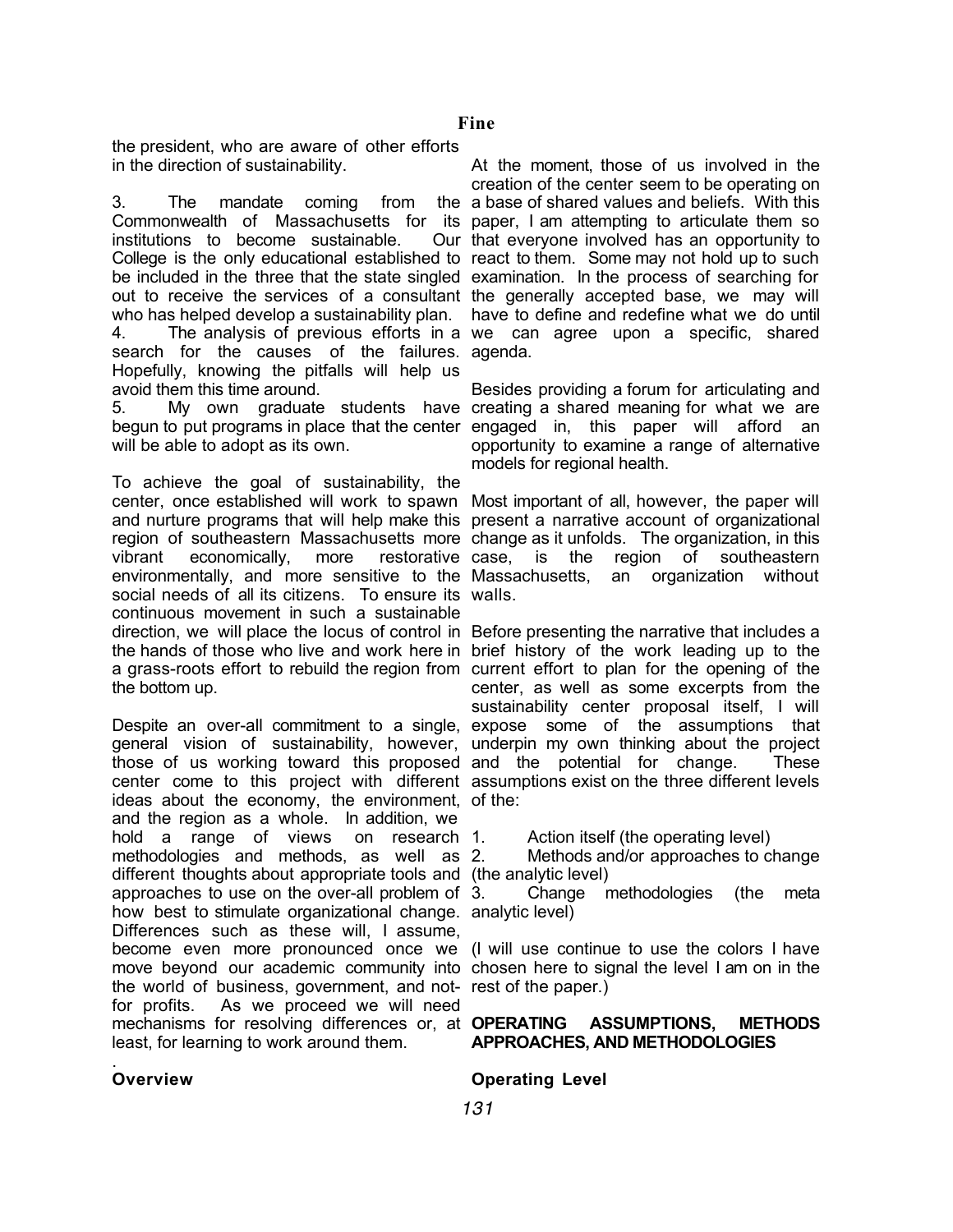On this level, my operating assumptions are:

1. The health of this region, like that of are already here. To illustrate this contention others, rests ultimately on its ability to produce let me offer the following: desired goods and services.

2. Mature industries such as metal fabricating, farming and food production, company that has been acquired by a French fishing and fish processing must exist side by company must obey the parent company's side with such new industries as bio and directive to move toward sustainability in its information technology. A sound mixture of product development, production processes, old and new is crucial to a vibrant economy, a treatment of employees, and relationship to healthy environment, and high-end, secure community. In addition it must begin to use jobs, all of which are necessary if there is to fuel cells in its fleet of vehicles. This company be social justice.

3. Old and new industries must be suppliers. redefined and intertwined so that they meet conform to these new standards. the sustainability criteria of furthering economic well being, environmental enhancement and social justice.

4. As a corollary to these two, I believe and begun to implement it. that we must simultaneously:

a. Flesh out the new definition of each into a "green building". type of industry.

b. Use these definitions to create an company in a nearby town has installed a alternative, new vision of a healthy economic, wind tower that generates enough electricity environmental, and social base for the region.

existing organizations and institutions so that second wind tower and is working with a they can begin to move toward this vision.

working with industrial partners who share Commonwealth of Massachusetts is providing that vision and are interested in working funds for the study. together to realize it.

# **Analytic Level**

The approaches that I rely on are an amalgam f. of participatory action research and community organizing. The former relies on construction materials from recycled plastic tools and techniques described by William and that are using waste from nearby Foote Whyte, Max Elden and Mort Levin, municipalities as their raw material. Howard Becker, Helene Fine, and David g. Coghlan and Teresa Brannick. (Whyte, 1991; newspaper editor on Cape Cod created the Elden and Levin, 1991;Becker, 1970; Fine, Cape Cod Center for Sustainability ten years 1994; Coghlan and Brannick, 2005). latter draws on the organizing efforts of Saul sustainability indicators that enabled them to Alinsky as well as my own (Alinsky, 1989; get a better grasp on the health of their

1. The seeds of change toward a new type of manufacturing and food production

on the following assumptions:

a. A local division of a multi-national will in turn make the same demands of its We can help those suppliers.

b. The Commonwealth of Massachusetts directed our college to create a sustainability plan. The College has done this

c. Bridgewater State College is in the process of transforming its science building

c. Find ways to improve practices within organization is in the midst of installing a d. Develop mechanisms for finding and installing a third on a landfill. The d. The municipal power and light to power all its streetlights. The head of that private company to determine the potential for

> **e.** A local restaurant that I have been frequenting for years is the first of two certified green restaurants in the Commonwealth of Massachusetts.

> **f.** Grad students have recounted stories "ecopreneurs" that are developing

Fine, 2005.) These approaches, in turn, rest community than they could get from relying of **g.** A retired engineer, a banker, and a The ago. They, in turn, created a center for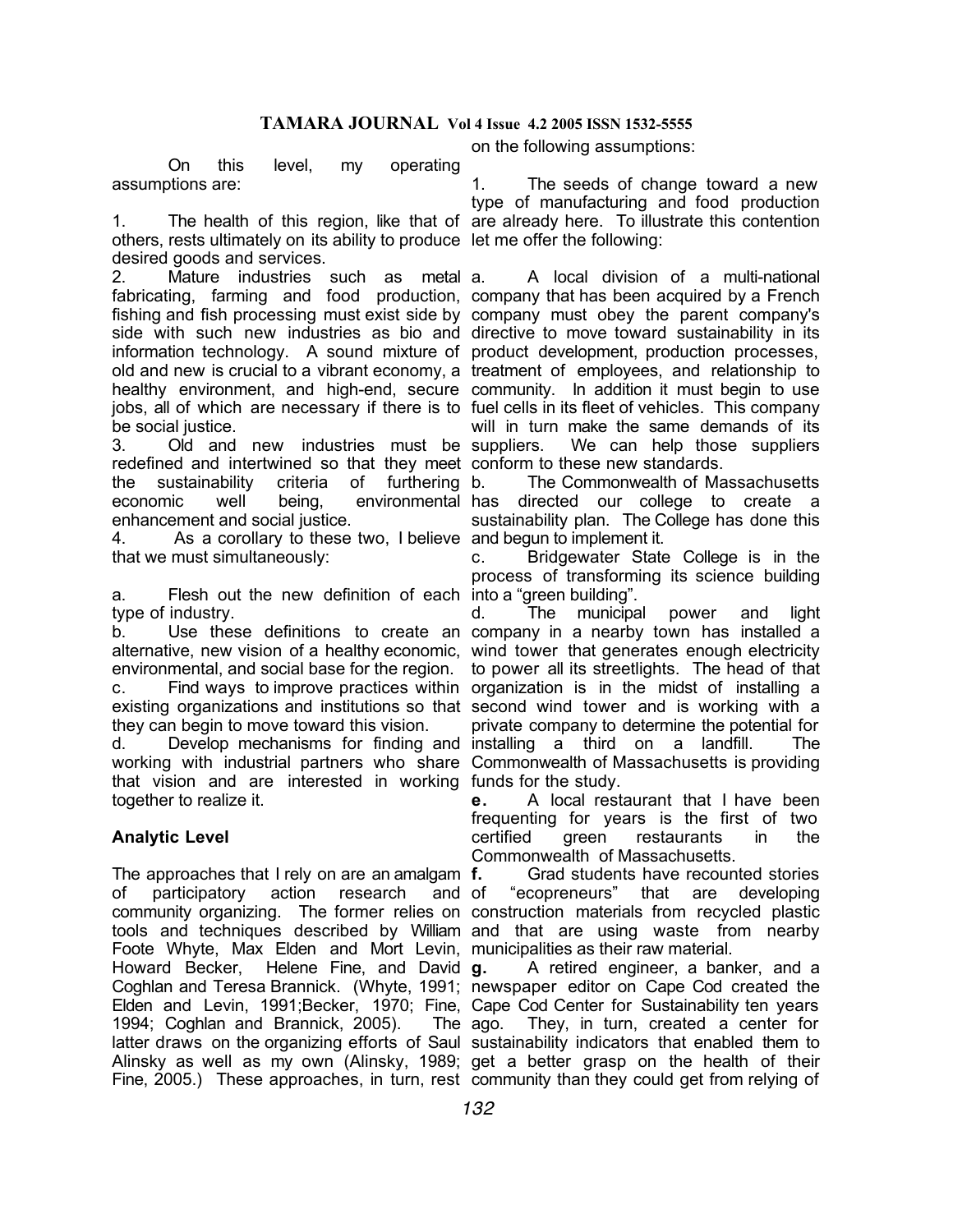such standard indicators as the Gross National Product (GNP).

**2.** We can play a role in nurturing these seeds by bringing information about emerging market demands for sustainable products and search of an industrial partner for Hetzel, a production systems, resources for companies German electronics recycling company, interested in meeting those demands, and approached me for help. I, in turn, ran the perhaps even some technical assistance in idea by the CEO of an environmental doing so.

# **Meta Analytic Level**

me to say that I generally agree with and make environmental engineer who worked in a use of:

1. Michael Best's model of a mixed and an offer to fly out to help get our company economy as I work in the field. Best believes off the ground. As he put it, …"It's about time that a healthy economy requires the use of Americans start to think like Europeans…We market mechanisms sometimes and the use of can convert trash to treasure and begin to put administrative controls at others. The decision some of those kids that hang out on street to use one rather than another should be corners to work doing it." made with reference to common social With much unused factory capacity, a highly values. (Best, 1988)

2. The critical systems methodology perfect place to start a satellite company. described by Michael Jackson. competing values among the participants and mix, my industry friend and I were ready to a range of methods and approaches to go. We traveled to Tufts for an all day choose from the situation that we face as we meeting with the two principals of Hetzel (both embark on an alternative approach to environmental engineers, by the way). In the economic revitalization is problematic. requires flexibility and a willingness to stop forward. repeatedly, reflect on what we've done, of the German Electronic reuse and recycling abandon a particular approach and try a new industry, this company could serve as a one as we move toward our vision (Jackson, laboratory for students in much the same way 2000.)

3. The Daly model for a sustainable some high level employment to local workers. economy. It is clearly time to given up on I quickly drafted a proposal and presented it to growth as a measure of success and create the President of my college as well as to some a new paradigm for economic behavior. Daly economic development and environmental has offered a very usable one (Daly, 1996.)

4. McDonough, W. and M. Braungart's engineers, the Rumanian-American and were suggestions for designing and producing in an the plan's only real champions. In response environmentally restorative way (McDonough to a query about this project, the president of and Braungart, 2002.)

### **THE NARRATIVE**

### **Some History: A Failed Attempt to Create an Electronics Recycling Plant**

An engineer at Tufts University in technology start up company as well as a local union representative. Both thought it a good idea. The CEO agreed to explore the idea with me.

My reflections on methodologies lead I then contacted a Rumanian American materials reclamation and reuse company in San Diego. He responded with enthusiasm

skilled workforce, union and industry interest,

--- Southeastern Massachusetts would be a With With the promise of expert help added to the This end, we all agreed to try to move the project Besides functioning as an outpost that a lab school does for prospective teachers. At the same time, it could provide

> management professionals. In the end, however, my CEO friend, the German the college said, " Oh, you know Helene. She's always coming up with these new ideas," and proceeded to change the subject.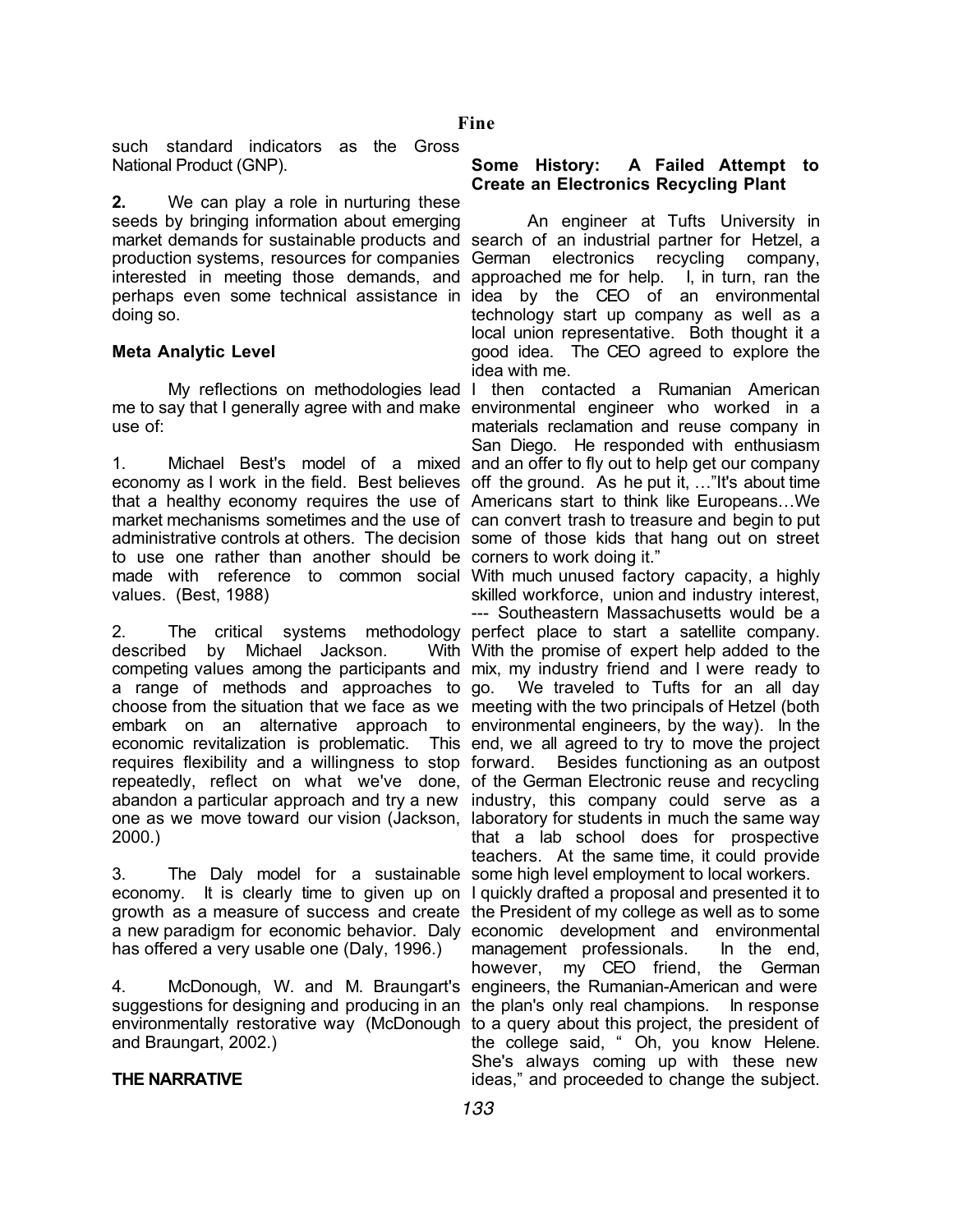# **TAMARA JOURNAL Vol 4 Issue 4.2 2005 ISSN 1532-5555**

folks from Tufts lost interest.

Since the reason for recounting this failure competitive. That higher degree of R & D here is to try to learn some lessons from it, I effort will enable us to: will now switch to my operating level, analytic mode to consider the reasons for the failure.

# **Operating Level Analysis of Failure**

this plan adopted were:

1. The time was not yet right.

a. The former president of Bridgewater State College had never heard of electronics Such an effort will yield a more feasible set of recycling nor had the economic development products that in turn will help stimulate an professionals that I contacted.

b. There was not yet an interest on the part of the state government in such a project.

2. Unlike the situation in Germany, the **Project Overview and Goals** electronics industry here has not been held responsible for their own obsolete products. As a result they still have no interest in Bridgewater State College achieve energy establishing recycling plants or paying for efficiency while encouraging manufacturers their services.

3. Our own naivety. I later learned that those that offer conservation services) to the folks from Tufts had a hidden agenda. At improve their products, their production the time they contacted me, they were in the processes, and their marketing ability. We will process of developing an ISO 14,000 do this by forming a concurrent product certification program and were looking for development team and by serving as a beta international clients who were interested in test site to pilot test the technology. The test acquiring this certification in environmental will enable us to uncover the "bugs" and management systems. They were trying to either show the Germans that they were well recommendations to the industry for further connected to relevant industries.

#### **Back to the History: A Near Success The Specific Fuel Project Objectives With a Fuel Cell Project**

The following is an excerpt from a proposal participatory, organization comprised of that I, with the help of some graduate representatives from all Bridgewater Massachusetts Renewable Energy Trust in administrators. response to their request for a proposal.

# **Proposal Introduction**

The environmental and economic development Fuel cells show promise of becoming an professionals told me to take the proposal to alternative, more sustainable, source of the regional marketing associations. Even the energy. Yet they will need a greater research and development effort than we are currently making if they are to become more

> 1. Decide which technology or technologies to use with the fuel cells:

The three major reasons for the failure to get order to bring down the unit cost and, hence, 2. Improve the production processes in the selling price to the consumer.

> 3. Stimulate both citizen and consumer demand for increased government and industrial funding.

> increase in demand.

The project is designed to help of alternative energy technologies (as well as eliminates them or make improvements.

students, developed and submitted to the constituents, from facilities personnel to o To create an internal, highly

> o To create a partnership with government, developers and manufacturers of renewable energy technologies, and one of the electric grids.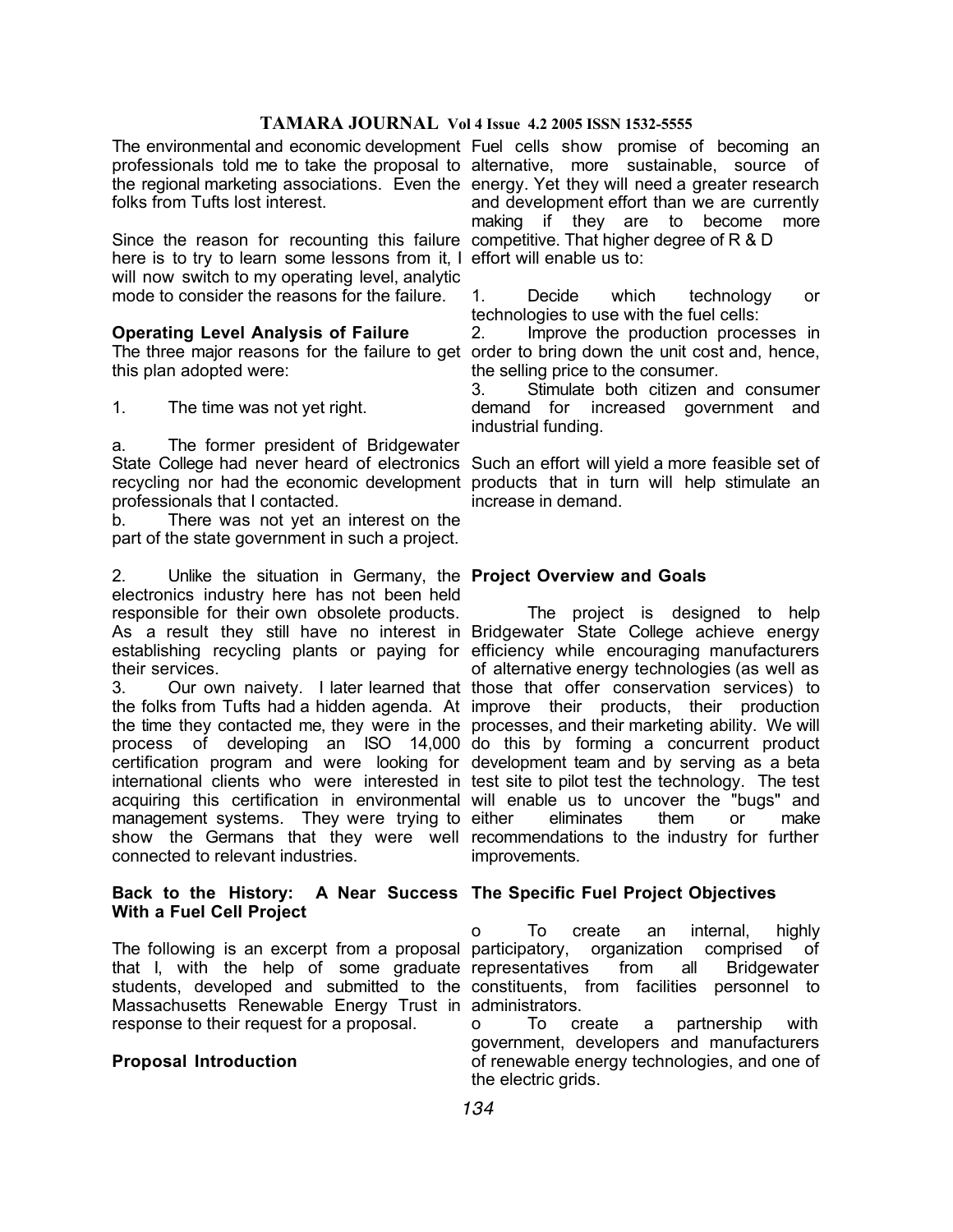o To design a pilot study to test both the effectiveness and efficiency of fuel cells at a teachers' college (It hasn't been that for at specific site.

o To collect and disseminate data on the persuade us to apply for a "green schools" test.

o To lay the groundwork for a center graduate students in a school of management that will help market the technologies.

# **The Rationale for the Fuel Project**

o Bridgewater needs to become more developing a new technology to a point of energy efficient.

o The manufacturers need to bring their Bridgewater as a "Beta" test site was lost. production costs down if their products are to become more viable.

Bridgewater and the industry could both have benefited had we been able to create a showcase for this energy saving product.

Despite a year of lining up support from key Research and Teaching (CART). At the end people in the energy industry a process of of each school year we present a two-day shuttling back and forth to the funding agency celebration of faculty and librarian work. Last that resulted in very positive feedback, we - year, we and the local, start-up fuel cell company that sustainability. One focused on the greening joined us as a partner - failed to secure the of the campus; the other, on sustainability in planning grant that we needed. Once again, the region. Attendance of faculty from all let me shift to my analytic mode.

# *Operating Level Analysis for the Near Miss of*  Because of the interest in continuing, we *this Project*

This time there was interest on the part of the we had agreed to work toward the creation administration in proceeding with the project of a sustainability center. This resulted in the and a close working relationship between the proposal that I described above. Following is faculty, the facilities people, and some private the executive summary that we have industry partners. There were, however, presented to the president and provost and three main reasons for the failure to receive circulated to some friends in industry. funding.

different agenda.

a. They were interested in funding provisional basis. I'll state my reasons for something large and spectacular at one of the guarded optimism here and let these serve the private academic institutions,

b. The head of this project had a vested interest in wind farms. He was really not **Operating Level Analysis** interested in fuel cells.

Bridgewater as primarily least twenty years.) They kept trying to grant for a k-12 project. Since I teach and aviation, this made no sense.

3. There was (and continues to be) a lack of understanding of the process for commercial viability. The importance of

Return to the Present: A Sustainability Center for Bridgewater State College

The move toward a sustainability center at our college began last May. I am one of two coordinators for a Center to Advance devoted two sessions to over the campus, librarians, and facilities and operations staff was overwhelming. formed a working group that began to meet during the summer. By the middle of the fall,

1. The funding agency itself had a response, there are no results to analyze. I Since it is too soon to have had a do feel, however, that we have a good chance to get a center, at least on a function of an analysis.

My near optimism stems from the

2. The staff people in the funding agency following: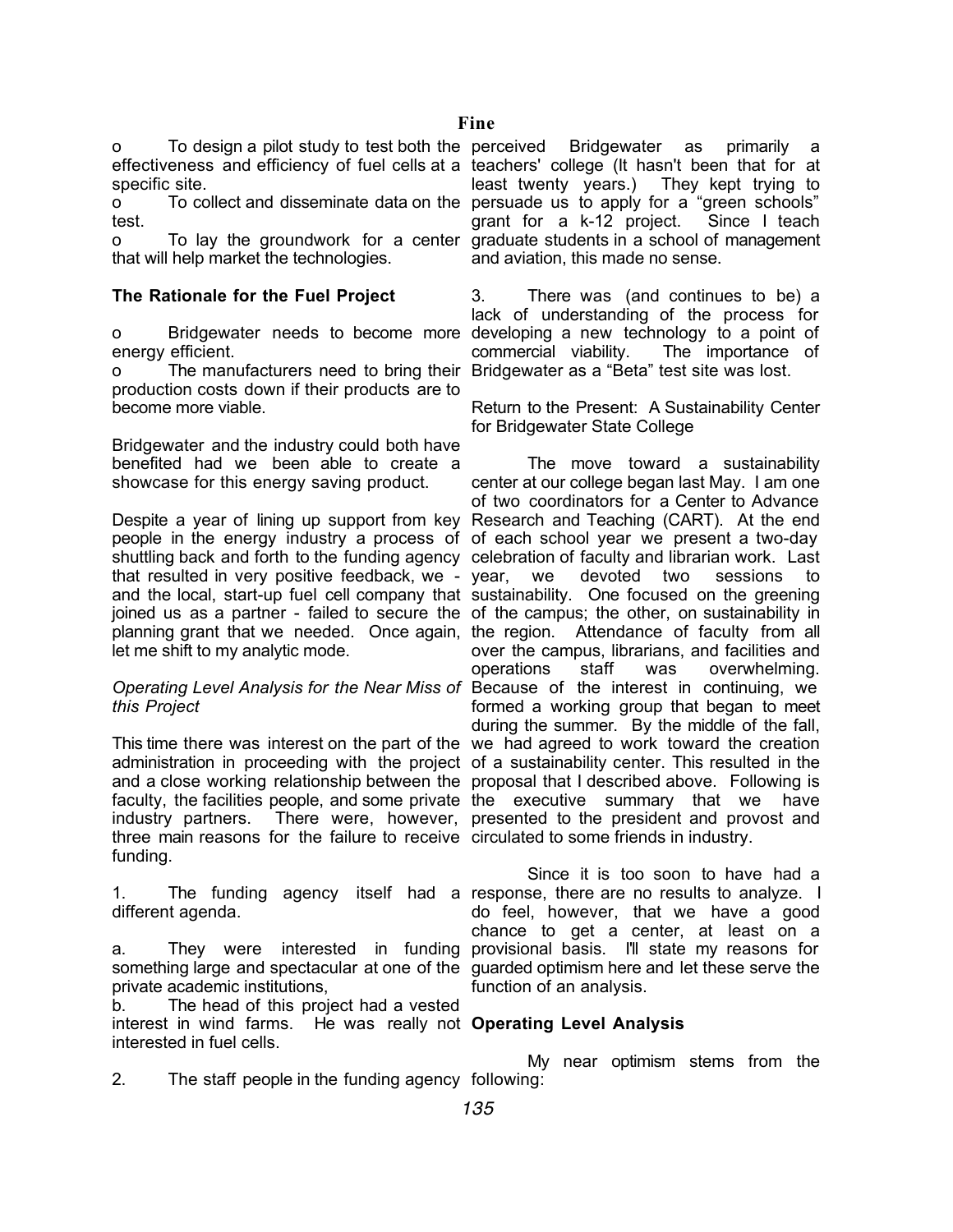# **TAMARA JOURNAL Vol 4 Issue 4.2 2005 ISSN 1532-5555**

1. The time is right now.

a. Similar centers have sprung up in a once we begin the external action. I think that number of places, but there isn't one near videos and dramatic presentations will better here.

b. The directive from the state came just across. I think that visual documentation of as we were preparing our proposal.

2. We have the support of the State's multimedia presentations since that is where I Office of Environmental Affairs, some key came from. I don't, at the moment, see how I industry leaders, the administration, and a will find the time, but I will consider ways to member of the Board of Trustees.

3. We have a powerful advocate in the **References** person of a new Associate Provost who himself has a professional involvement in and Alinsky, Saul (1989) *Reveille for Radicals*. commitment to agricultural sustainability.

4. The coalescing of faculty and librarian Becker, Howard S. (1977) *Sociological Work:*  and the passion that we all bring to this effort *Method and Substance*. Transaction is impressive.

the election, of the need to act locally.

6. There is an understanding of the need to have the institution of a center to convince Coghlan, David and Teresa Brannick (2005) funding agencies of our credibility as a Doing Action Research in Your Own potential partner for industry.

### **CONCLUSIONS**

In terms of methods and approaches, I now have found potential partners who will Elden, Max. and Levin, Morton (1991) join me in a participatory action research "Cogenerative Learning: Bringing Participation approach to working with local partners into Action Research." William F. Whyte, ed. toward a sustainable region. least, we will reach out to some small, local Publications, Newbury Park, pp.127-142. companies, and try to help them find a new range of products, develop a new base of Fine, Helene (2005) "Buttonwood Park, New clients and/or customers, production systems more environmentally friendly, and ultimately provide more higher Management,18:5, 469--481. end jobs.

have some deep concerns. Up to this point Research: A Case Study of Community the written and spoken word has provided the Economic Development in Chicago." *Public*  currency for eliciting support. I have been *Administration Quarterly,* spring. able to circulate drafts of position papers and McDonough, W. and M. Braungart. *Cradle to*  proposals and gotten responses in the same *Cradle: Remaking the Way We Make*

form. That is how we created a proposal and the proposal has done just fine as a vehicle. I do, however, think that we will need more enable us to get word out and the message results will also be crucial. I myself would welcome an opportunity return to the realm of make time as I proceed

Knopf Publishing Group, New York.

Books, New Brunswick.

5. There is heightened awareness, since Best, Michael (1990) *The New Competition: Institutions of Industrial Restructuring*. Harvard University Press, Cambridge.

> Organization. Sage Publications, London. Daly, Herman E. (1996) Beyond Growth: *The Economics of sustainable Development.* Beacon Press, Boston.

At the very Participatory Action Research Sage

make their Bedford: From Conflict to Partnering. of Organizational Change

At the Meta level of methodologies, I Fine, Helene. (1994) "Participant Action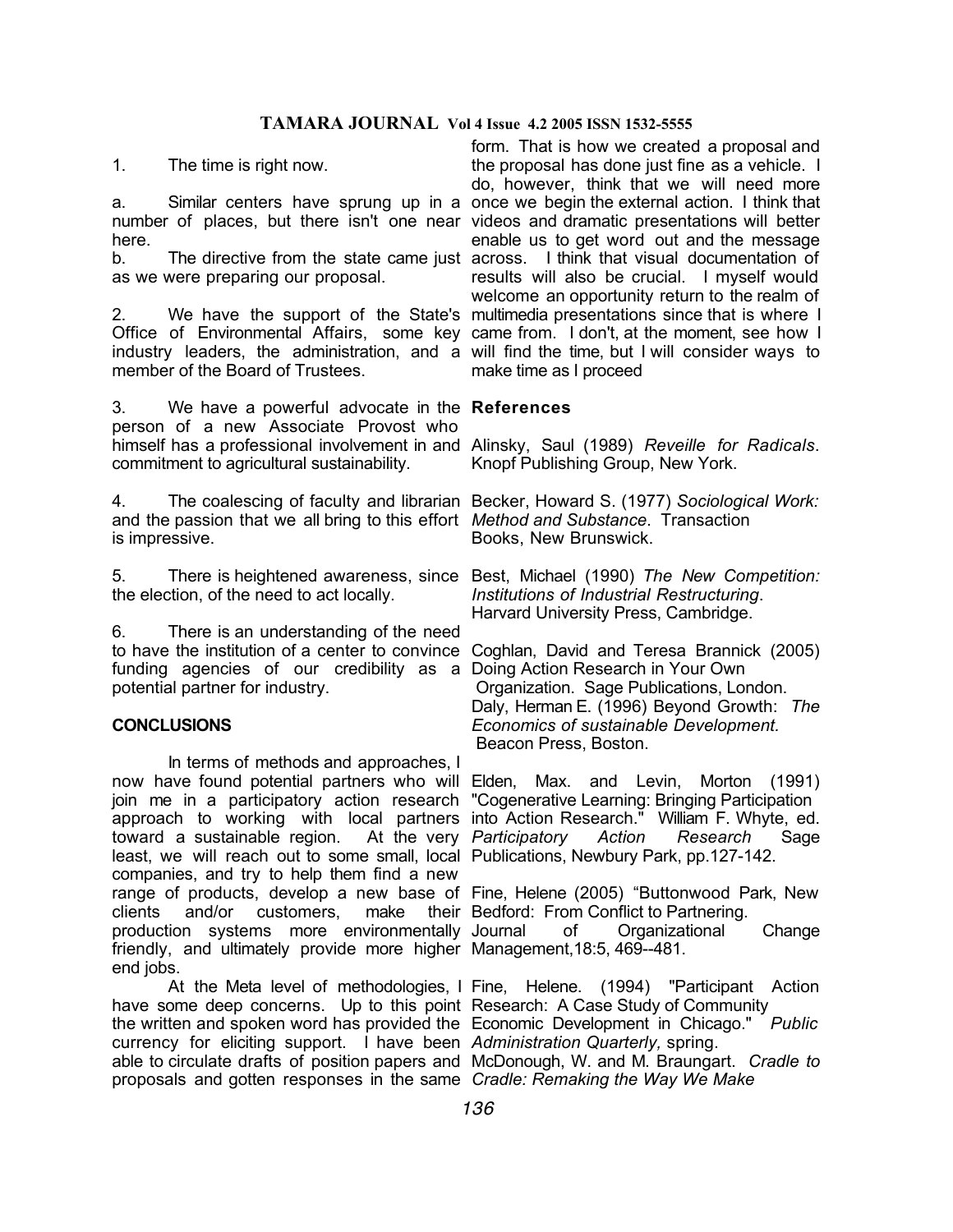#### *Things*. New York: North Point Press, 2002. Whyte, William F. (1991) *Participatory Action Research.* Sage Publications, Newbury Park. **Fine**